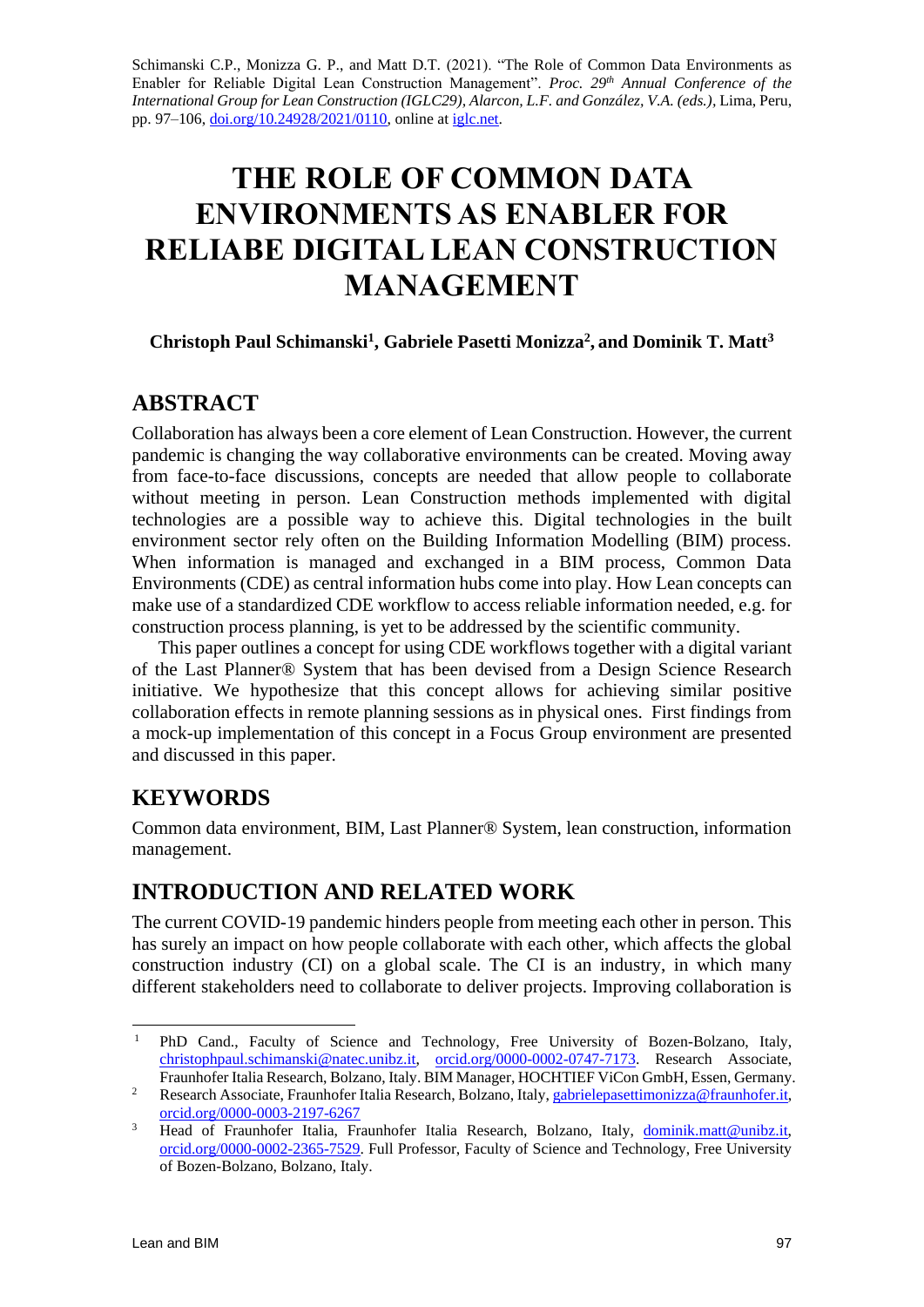one important principle of Lean Construction Management (LCM) to increase productivity. Weak productivity has been reported for years in the construction industry (Dallasega et al. 2013; Matt et al. 2013). Ideas based on "Lean Thinking" aim at improving this status quo (Aziz and Hafez 2013). In addition to the deficient organization of how people work together, a poor degree of digitalization is often referred to as the main driver for weak productivity in the construction industry (Gbadamosi et al. 2019).

Whilst LCM focuses on improving how people work together, the process of Building Information Modeling (BIM) is considered the core of digitalization in the construction industry (EUBIM Task Group 2017). BIM can be defined as a process for creating, collecting and distributing information over the life cycle of a building (NBS 2016).

LCM and BIM are not independent (Bhatla and Leite 2012), but can even positively influence each other (Khan and Tzortzopoulos 2014). This also applies to workflow stabilization and production control in construction processes. In fact, information management, which is key to project delivery when BIM is used (ISO 19650-1 2018), is considered as crucial for successful production management (Von Heyl and Teizer 2017).

Digitalization can empower collaboration and teamwork across large distances all over the world. This has been demonstrated not least by the current pandemic, in which people have been forced to switch to home office models and digital co-working concepts very rapidly. The possibility of remote co-working through digitalization while preserving the positive effects of team collaboration does also play an important role for Lean Construction: More and more concepts to improve design and construction processes based on Lean philosophy, which are well-proven umpteen times in an "analog" implementation, such as the Last Planner® System (LPS) (Ballard 2000a), or Takt Planning (Haghsheno et al. 2016), are being implemented into software systems (usually cloud-based). Examples of such systems include LCM Digital® (Demir et al. 2019), VisiLean® (Dave et al. 2011) or BeaM! (Schimanski et al. 2020). This paper aims to address the question whether remotely applied Lean concepts through digital tools differ from non-digital application.

It is not uncommon for digital Lean Construction tools to be connected to the BIM approach. Linking BIM models to Lean Construction methods does intuitively make sense, since information inherently available in BIM models are often input parameters for applying these methods (e.g., material quantities for estimating activity durations within the pull planning sessions of the LPS). Moreover, in the literature there are also frequently cited references that emphasize the positive synergies of Lean and BIM (Sacks et al. 2010).

### **PROBLEM STATEMENT**

The BIM-based and digital implementation of Lean methods such as the Last Planner® System opens up the possibility of holding collaborative planning sessions online via cloud systems and thus also across large distances. To this end, IT tools such as the BeaM! software prototype are already being put forward. The BeaM! prototype enables pull planning tailored for the LPS on digital touchboards. One of the challenges of BIMsupported pull planning of construction processes is that it must be always clearly identifiable which planning basis is being referred to. This means that it must always be unambiguously and reliably clear what state the information in the BIM model has and hence, what it may and may not be used for.

For this purpose, so-called Common Data Environments (CDE) are used in BIM projects. Preidel et al. (2017) define a CDE as a "central space for collecting, managing,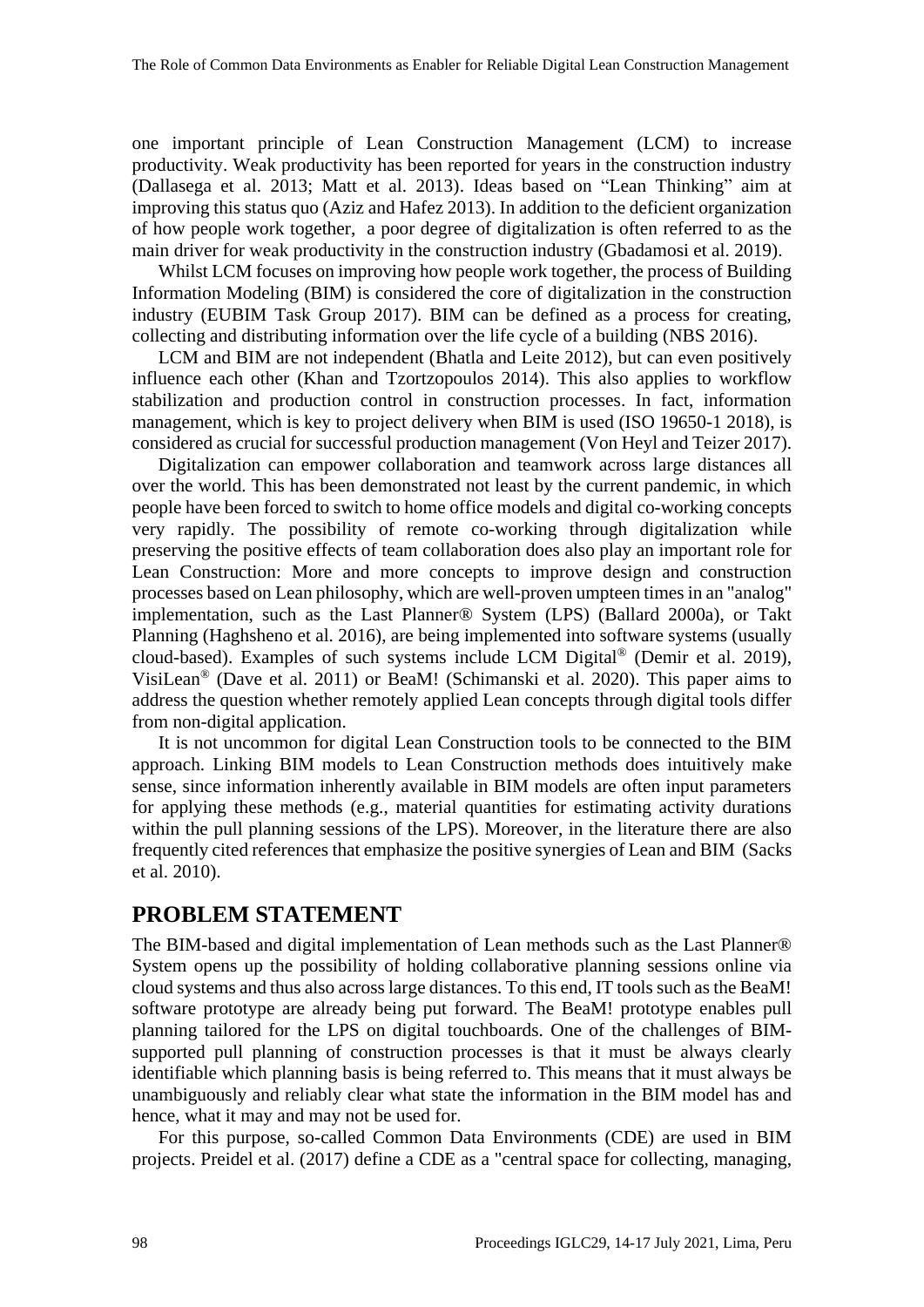evaluating and sharing information" and describe its importance for BIM-based collaboration processes. International standards differentiate between (i) the CDE workflow to account for the process perspective and (ii) CDE solutions that can be technological providers of the before mentioned "central space" (Kemp 2020). The CDE workflow may be implemented by multiple CDE solutions. The extent to which these considerations can be relevant for digital Lean Construction applications has not yet been addressed in the literature. The role of CDEs for applying BIM-supported Lean concepts is one of the issues being addressed in this paper.

Since this paper presents a concept for remote pull planning meetings via video conferencing tools, this study also investigates to what extent this technical medium impacts the human perception on efficiency in pull planning sessions. Efficiency here means how smoothly and thoroughly the digital, remote pull planning is carried out compared to a traditional in-situ pull planning.

### **RESEARCH METHODOLOGY**

A prescriptive concept for digital, BIM-based and remote Lean Construction involving the BeaM! Production Management System is presented in this study (BeaM! is introduced in a separate section below). The development of BeaM! itself is part of a larger research project following the Design Science Research (DRS) approach and not within the scope of this paper. However, contributing to the evaluation of BeaM! in terms of practicability and in the face of the current pandemic situation, this paper examines the aspect of collaborative pull planning (as an essential element of BeaM!) from the point of view of remote applicability. The aim is to investigate whether a remotely applied, digital pull planning differs from a non-digital one. For this purpose, the Focus Group methodology is used. Focus Groups consist of rather few selected participants who are brought together to discuss and reveal novel perspectives on developments in early stages (Ereiba et al. 2004). Focus groups are usually guided by a moderator and prepared questions.

According to the DSR evaluation framework by Brocke and Sonnenberg (2012), Focus Groups provide for a valid method to evaluate the current development stage of BeaM! as a so-called "ex ante evaluation", since the final prototype has not yet been entirely constructed.

# **CONCEPT PROPOSAL**

#### **INFORMATION MANAGEMENT IN BIM PROJECTS**

The ISO 19650 series is an international standard describing requirements and principles for information management in the built environment sector. When information management according to ISO 19650 is required in BIM projects, the utilization of a socalled Common Data Environment (CDE) for information exchange is recommended. In the CDE workflow, a so-called information container passes through various states, which are suggested in ISO 19650 as *Work-in-Progress (WIP), Shared, Published* and *Archived* states. In addition, each information container should be assigned a "suitability" so that each stakeholder involved in the design process can clearly determine at any time for what the information may be used for. It is thus intuitively understandable that only *published* information containers – saying only complete, checked, reviewed, approved and finally authorized information - with suitability *for construction* should be used for construction execution. Even if in practice we are still a way off from this ideal, the CDE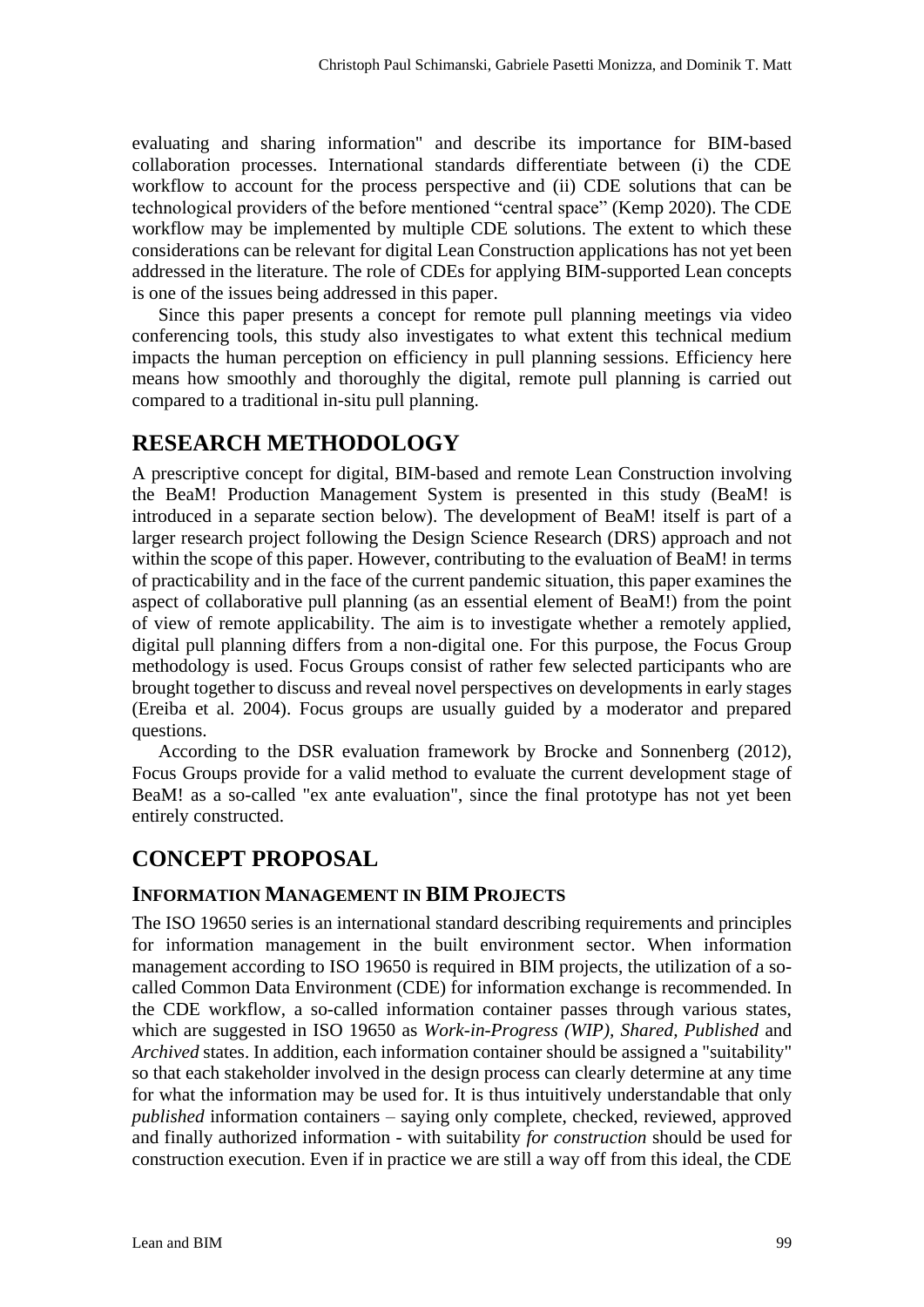workflow can help to always reveal in a reliable and transparent way which design bases were used for construction or which design deliverables and approvals for execution are still missing.

#### **BEAM! PRODUCTION MANAGEMENT SYSTEM**

BeaM! is a Production Management System that conceptually takes up the Last Planner® System, adapts it and expands it to include aspects of BIM, agile project management according to Scrum as well as cost management. However, the integration of the LPS with BIM is the main focus on a conceptual level. The term "BeaM!" refers to both the conceptual considerations for a novel Production Management System and an ITprototype that implements this Production Management System into a piece of software. The conceptual foundations for BeaM! are described in Schimanski et al. (2020). In principle, BeaM! aims at fully digitalizing the LPS process steps and supporting them by BIM. As an example, pull planning sessions for phase or look-ahead planning take place in front of a digital touchboard instead of at brown paper in the construction container. Another example is that quantity information for the determination of process and operation durations can be derived automatically from the linked BIM model objects, which are stored on a cloud-based model-server making use of open APIs.

In the current pandemic, this digital version represents a promising opportunity to conduct a full-fledged LPS involving all relevant Last Planners from distance using the nowadays well established video conferencing systems such as MS Teams<sup>®</sup>, Zoom<sup>®</sup> or Skype® (Wiederhold 2020). However, especially in planning meetings where the participants are not physically present in the same room, it is necessary that the planning basis, which in this case consists of the BIM models, is reliable and that each participant is clearly aware of the state and suitability of the information within the model. For this purpose, we propose to link a CDE workflow to the BeaM! Production Management System to foster remote application.

The prototypical implementation of BeaM! in an IT system is based on an architecture, where the process planning tool acts as a stand-alone web-application interacting with BIM models that are stored on a cloud-based model server. For the latter, the open source BIMserver.org project is used, where all Industry Foundation Classes (IFC) entities are available as Java classes (Beetz et al. 2010). The BIMserver itself represents a platform that could fulfill the requirements for a CDE solution (Preidel et al. 2017). The BeaM! process planning tool can retrieve quantity information of linked BIM objects. Linking does take place within in the BeaM! user interface.

The proposed concept for a resilient and ISO 19650 compliant digital Lean Construction Management (exemplified by a part of BeaM! as Production Management System and BIMserver as a CDE solution) is implemented and evaluated in a mock-up digital pull planning session. We chose pull planning, since it comprises the keycomponent of BeaM! for phase and lookahead planning.

#### **CDE-BEAM! WORKFLOW AND MOCK-UP IMPLEMENTATION**

The CDE-BeaM! workflow is shown in [Figure 1.](#page-4-0)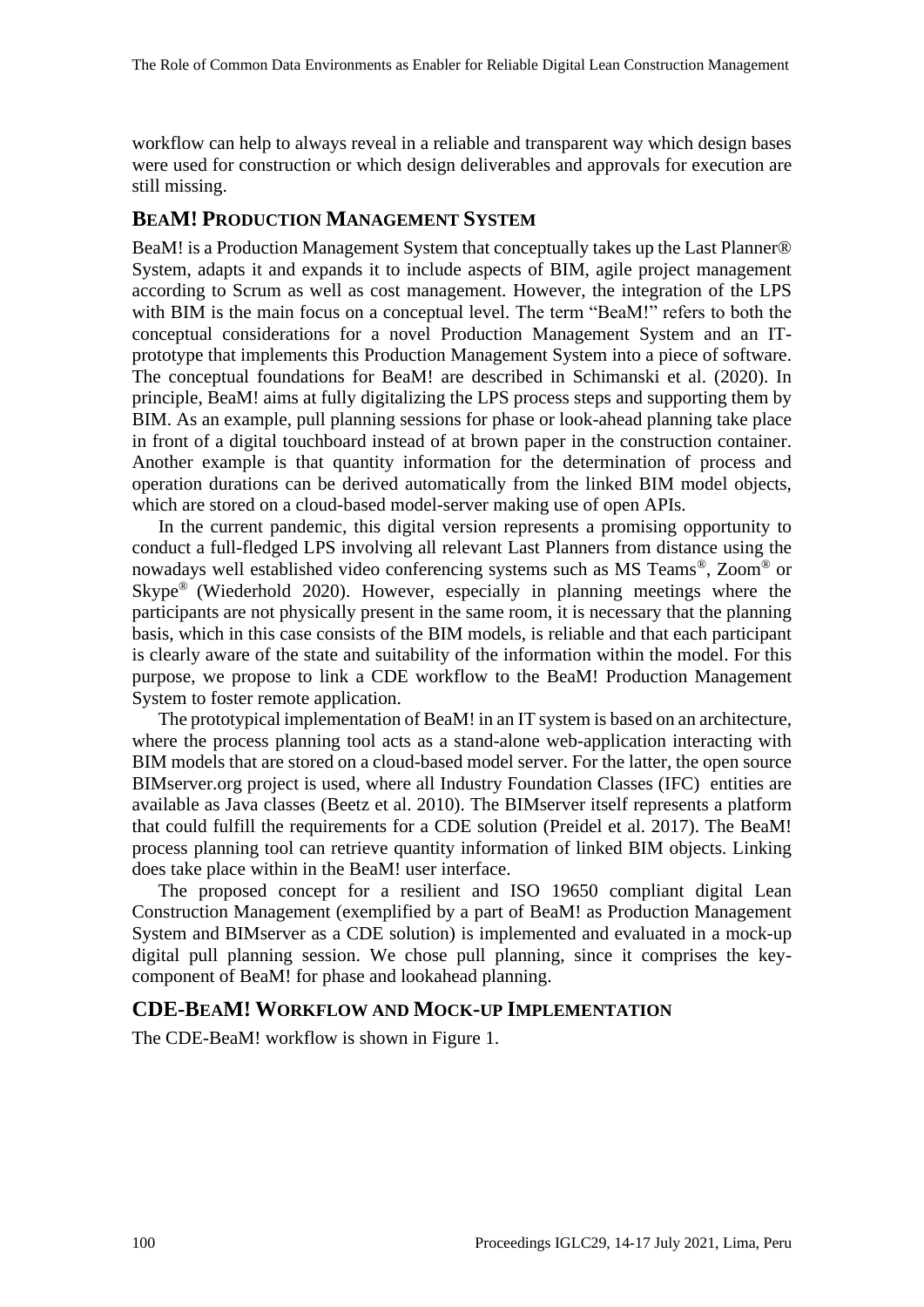

Figure 1: CDE-BeaM! Workflow

<span id="page-4-0"></span>In line with the CDE workflow according to ISO 19650, the BIM models pass through various states until they finally reach the state of *published* and suitability *for execution*. The information up to this status flows through various quality gates (e.g. clash control of all involved discipline models).. All BIM models are exchanged in the vendor-neutral IFC file format. Only objects of BIM models in the state *published* with suitability *for execution* are used for pull planning within the BeaM! web application.

To conduct pull planning remotely, a video conference meeting via the Zoom® platform is hosted by the BeaM!-Knight, who comprises the moderating role in the BeaM! Production Management System. The participating Last Planners are invited to this conference via email link. The BeaM!-Knight shares his/her screen so that all participants see the same scene of the pull planning process at the same time. All participants have their microphones permanently switched on. Then, the activities and necessary discussions among the Last Planners for the planning of a phase or a process by means of pull planning can start: The Last Planners one by one request control of the screen. The BeaM! Knight provides the permission and only one Last Planner at a time can create new sticky notes and arrange them on the digital planning board. In this way, the process continues iteratively through the trades until a coordinated phase plan or look-ahead plan has been created and agreed on.

This concept was implemented with one Focus Group in a mock-up process planning scenario. The Focus Group consisted of a total of 5 participants working in the construction sector who took on the role of Last Planners. All of whom were either already familiar with the "traditional" application of LPS or received a training beforehand. The participants' task was to create a phase plan for the construction phase of a single-family house using the pull planning module of the BeaM! software prototype, following the phase scheduling rules as postulated by Ballard (2000b). The planning session was moderated by the BeaM!-Knight. The role of the BeaM!-Knight in this mockup implementation was taken on by the first author of this paper. [Figure 2](#page-5-0) shows a screenshot taken during the phase planning in the Focus Group.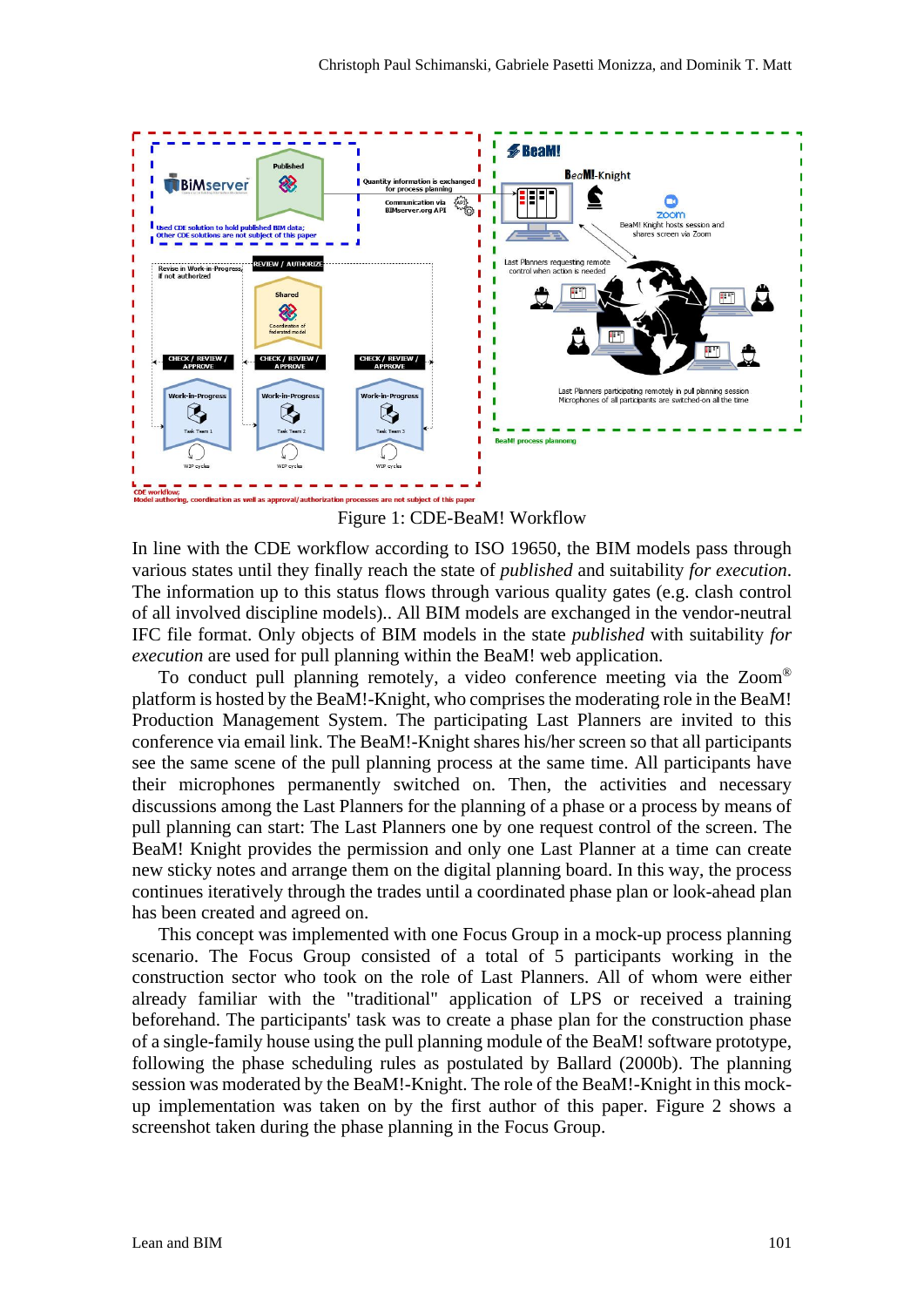The Role of Common Data Environments as Enabler for Reliable Digital Lean Construction Management



Figure 2: Screenshot taken during Focus Group mock-up Implementation

#### <span id="page-5-0"></span>**EVALUATION AND PRELIMINARY FINDINGS**

The focus of evaluation in this paper is not the BeaM!-tool itself in terms of its applicability or potential benefit in practice (this will be addressed in a separate publication). This paper primarily aims at evaluating the usability of the BeaM!-tool while considering CDE workflow for enabling Lean Construction from a distance as presented in [Figure 1.](#page-4-0) Consequently, the focus was laid on the pull planning aspects of the LPS and the questions directed to the participants were mainly addressing the perceived differences between digital and non-digital implementation as well as information reliability. The questions to the participants of the Focus Group during and after the session were formulated as:

- Were the type/quality of discussions in the digital pull planning sessions comparable to traditional sessions?
- Could hand-offs and prerequisites between trades appropriately be addressed?
- Were you able to gather all the information you needed?
- Were you able to share everything you wanted to share?
- Have you felt any limitations/improvements in communication?
- Did the CDE workflow increase confidence in the reliability of the design basis?
- Was the used video-conferencing system adequate?
- What did you like, what did you not like during the planning sessions?
- Could the digital, BIM-based LPS process completely replace the traditional one, what is missing to get there?
- Did this session tire you more than a face-to-face session would?

The questions were raised in the form of casual discussions in line with the recommendations of conducting Focus Groups in construction management research by Ereiba et al. (2004). No transcription of what was said to capture the group discussion was made, but a video recording of the session was taken. The feedback of the participants can be summarized to the statement that the digital conduction of pull planning following the proposed concept was generally well possible. The participants confirmed that elementary principles in the virtual remote session did not differ from the traditional way.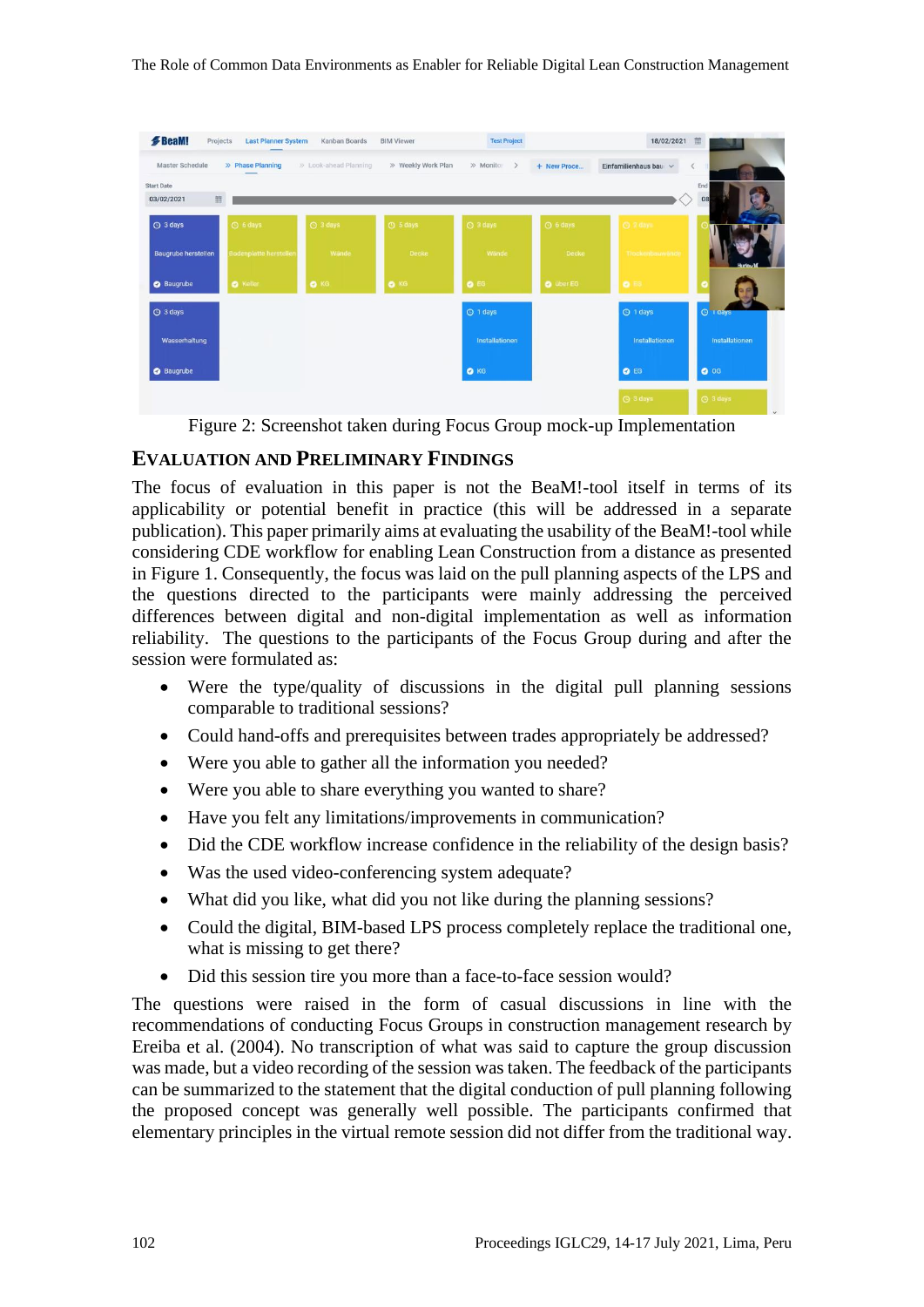This was especially confirmed for crucial points such as asking for hand-offs relevant to one's own activity or transmitting one's own relevant information for the overall process.

However, it was found that on the one hand the online discussion in this setup was not quite as free, spontaneous, and intuitive, since only one Last Planner at a time could receive control over the screen. On the other hand, this forced the planning to take place in a more disciplined manner compared to the traditional way in which all Last Planners pin their sticky notes on the brown paper in an uncoordinated and simultaneous fashion. As a limitation in communication, it was reported that the always switched-on microphone meant that sometimes one did not capture who said what. Further, it was mentioned that the remote control of the shared screen was associated with minimal delays in cursor movements when arranging sticky notes, which somewhat disrupted the flow while using the application.

Confidence in the reliability of the information in the BIM model provided by the CDE workflow was generally rated as high. The used hardware and the proposed workflow were also assessed as positive, except for the above-mentioned limitation (cursor delay). What the participants liked about this session was the possibility to conduct a pull planning session very spontaneously and independent of location, as well as the digital availability of information, so that, for example, no one had to transfer information from paper-based sticky notes to an Excel spreadsheet afterwards. An increased fatigue compared to physical pull planning sessions could not be observed at the scheduled duration of one hour. For longer sessions, however, this was assessed as being indeed possible.

A complete replacement of physical pull planning sessions was not advocated by the participants, since some points could have been discussed even more naturally and directly in face-to-face discussions on-site or in construction containers. This was explained, among other things, by the fact that an ambience close to the construction site is generally considered to be inspiring for construction related planning activities. Nevertheless, the – in this study not-tested - variant of conducting pull planning in a physical environment but using digital touchboards and the BeaM! IT-tool instead of paper-based tools was evaluated as promising by all participants.

# **DISCUSSION & CONCLUSION**

The findings of the Focus Group show that remote collaborative planning can be a useful addition or even alternative to the preferred physical sessions. The complete replacement was rejected, because the means of video-conferencing could not transport all subliminal and interpersonal elements of personal discussions. One fact contributing to this circumstance, namely that only one user can operate the digital planning board at a time, could be mitigated in the future by more sophisticated IT-systems that allow parallel working in real time, as e.g. proposed by Atencio et al. (2019).

On the methodological side, it has been shown that the new style of "digital" discussion gives the moderator, in this case the BeaM!-Knight, an even more important role in coordinating the planning session appropriately. To this end, a high degree of methodological competence and interpersonal sensitivity are required to maintain a fruitful discussion. The emphasis on a moderating role for the application of BeaM! is also important in comparison to other existing BIM-Lean software systems mentioned in the introduction. In particular, BeaM! is designed to entirely mimic the "traditional" pull planning in a digital way. Therefore, digital sticky notes exist that can be freely moved on a canvas. Quantity information can be retrieved from linked BIM objects. This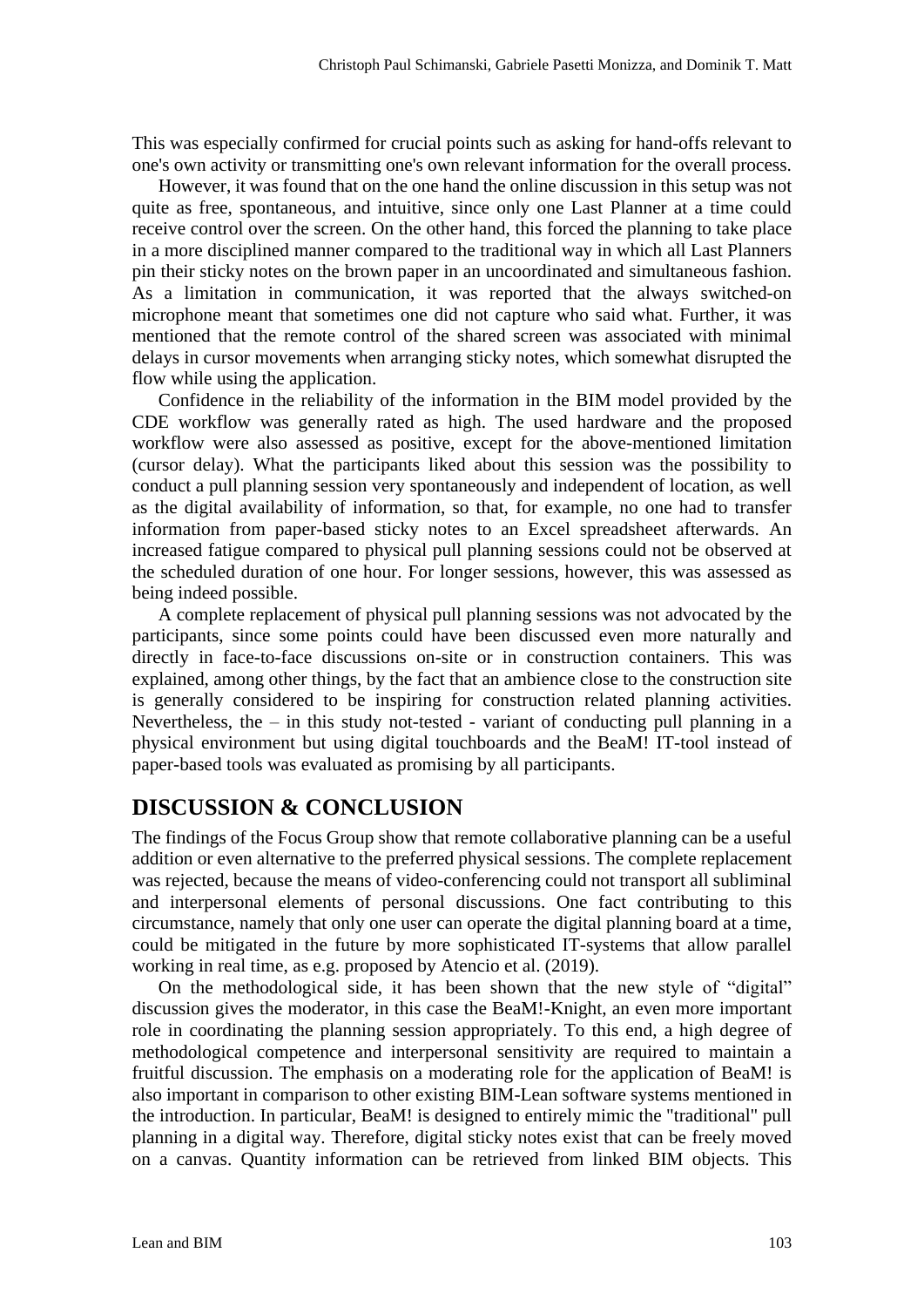functionality, which can speed up e.g. the estimation of operation durations, certainly needs guidance for the Last Planners by in first applications.

Regarding the conjunction of Lean Construction techniques with a CDE workflow in line with ISO 19650, the participants stated an increased trust in reliability and suitability of the BIM information.

In overall conclusion, it can be stated that this paper's findings indicate that parts of collaborative planning sessions within Lean Construction methods could be conducted completely digitally and remotely, without having a significant negative impact on the quality of the planning outcome. Surely, even in pandemic times with very restrictive lockdown periods, the physical presence of workers on construction sites is necessary to deliver projects. However, if the presented concept can help to ensure that production planning meetings can take place virtually with no-quality losses, then the number of meetings with high density of people in small rooms on construction sites (such as in construction containers) can be greatly reduced. With this, also the risk of infections on construction sites is reduced, since the indispensable physical presence of workers can usually be distributed over a larger (open-air) area.

### **ACKNOWLEDGEMENTS**

This work is part of *BIM Simulation Lab - FESR 1086*, a research project financed by the European Regional Development Fund (ERDF) Südtirol/Alto Adige.

#### **REFERENCES**

- Van Aken, J. E. (2004). "Management Research Based on the Paradigm of the Design Sciences: The Quest for Field-Tested and Grounded Technological Rules." *Journal of Management Studies*, 41(2), 219–246.
- Atencio, Y. P., Cabrera, M. I., and Huaman, L. A. (2019). "A Cooperative Drawing Tool to Improve Children's Creativity." *16th International Conference, CDVE 2019, Mallorca, Spain, October 6–9, 2019, Proceedings*, 162–171.
- Aziz, R. F., and Hafez, S. M. (2013). "Applying lean thinking in construction and performance improvement." *Alexandria Engineering Journal*, 52(4), 679–695.
- Ballard, G. (2000a). "The Last Planner system of production control." University of Birmingham.
- Ballard, G. (2000b). "Phase Scheduling." *Lean Construction Institute: White Paper No. 7*, 7, 1–3.
- Beetz, J., van Berlo, L. A. H. M., de Laat, R., and van den Helm, P. (2010). "Bimserver.org - an Open Source IFC model server." *27th International CIB W78 Conference, November 16-19, 2010, Cairo, Egypt*, 1–8.
- Bhatla, A., and Leite, F. (2012). "Integration Framework of BIM with the Last Planner System." *Proc. 20th Ann. Conf. of the Int'l. Group for Lean Construction*, International Group for Lean Construction, San Diego, 10.
- Brocke, J., and Sonnenberg, C. (2012). "Evaluation Patterns for Design Science Research Artefacts." *Communications in Computer and Information Science*, 286(Jan), 171– 177.
- Dallasega, P., Matt, D. T., and Krause, D. (2013). "Design of the Building Execution Process in SME Construction Networks." *Second International Workshop on Design in Civil and Environmental Engineering*, 7–15.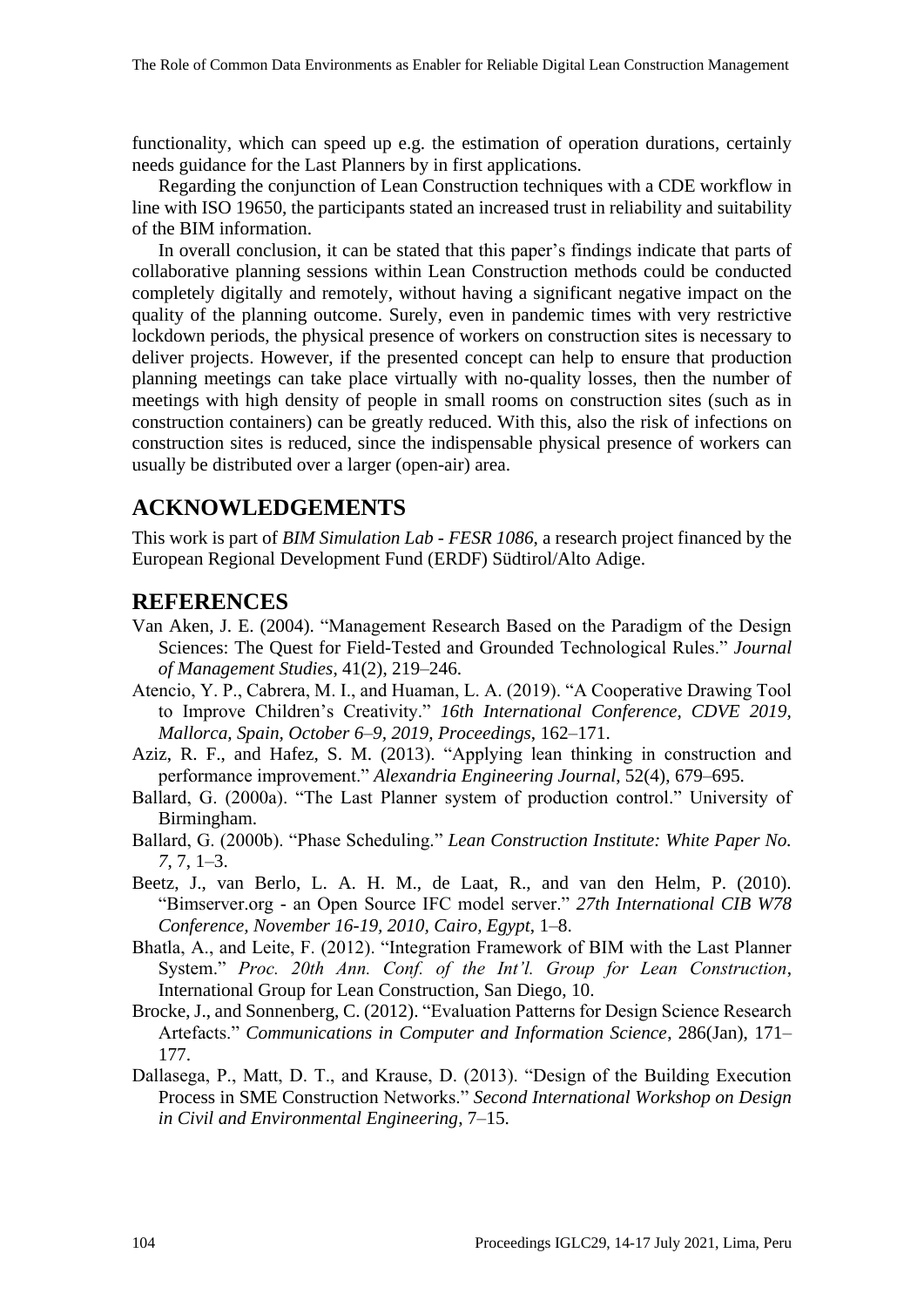- Dave, B., Boddy, S., and Koskela, L. (2011). "Visilean: Designing a production management system with lean and BIM." *19th Annual Conference of the International Group for Lean Construction 2011, IGLC 2011*, 477–487.
- Demir, S., von Heyl, J., and Demir, S. (2019). "Digitizing Lean Construction With." *Proc. 27th Annual Conference of the International Group for Lean Construction (IGLC)*, 843–852.
- Ereiba, Y. H., Glass, J., and Thorpe, T. (2004). "TBY Using Focus Groups in Construction Management Research." *20th Annual ARCOM Conference*, 1–3.
- EUBIM Task Group. (2017). *Handbook for the introduction of Building Information Modelling by the European Public Sector*. EUBIM Task Group.
- Gbadamosi, A.-Q., Oyedele, L., Mahamadu, A.-M., Kusimo, H., and Olawale, O. (2019). "The Role of Internet of Things in Delivering Smart Construction." *CIB World Building Congress*, (June), 17–21.
- Haghsheno, S., Binninger, M., Dlouhy, J., and Sterlike, S. (2016). "History and Theoretical Foundations of Takt Planning and Takt Control." *Proc. 24th Ann. Conf. of the Int'l. Group for Lean Construction*, 53–62.
- Haghsheno, S., Budau, M. R.-D., and Russmann, E. (2020). "Collaboration Barometer Development of a Tool for Measuring Collaboration During Design and Construction ." *Proc. 28th Annual Conference of the International Group for Lean Construction (IGLC)*, 323–336.
- Hamzeh, F. R., El Samad, G., and Emdanat, S. (2019). "Advanced Metrics for Construction Planning." *Journal of Construction Engineering and Management, ASCE*, in press(11), 1–16.
- von Heyl, J., and Teizer, J. (2017). "Lean production controlling and tracking using digital methods." *IGLC 2017 - Proceedings of the 25th Annual Conference of the International Group for Lean Construction*, 127–134.
- ISO 19650-1. (2018). ISO 19650 *Organization of information about construction works -- Information management using building information modelling - Part 1: Concepts and principles*. Multiple Publishers. Distributed through American National Standards Institute (ANSI).
- Kemp, A. (2020). *Information management according to BS EN ISO 19650 - Guidance Part C Facilitating the common data environment (workflow and technical solutions )*. UK BIM Framework.
- Khan, S., and Tzortzopoulos, P. (2014). "Effects of the interactions between lps and bim on workflow in two building design projects." *22nd Annual Conference of the International Group for Lean Construction, IGLC 2014*, 933–944.
- Matt, D. T., Krause, D., and Rauch, R. (2013). "Adaptation of the value stream optimization approach to collaborative company networks in the construction industry." *Procedia CIRP*, Elsevier B.V., 12, 402–407.
- Mollasalehi, S., Fleming, A., Talebi, S., and Underwood, J. (2016). "Development of an Experimental Waste Framework Based on Bim / Lean Concept in Construction Design." *Proc. 24th Ann. Conf. of the Int'l. Group for Lean Construction*, International Group for Lean Construction, Boston, 193–202.
- NBS. (2016). "What is Building Information Modelling (BIM)?" <https://www.thenbs.com/knowledge/what-is-building-information-modelling-bim> (Feb. 12, 2021).